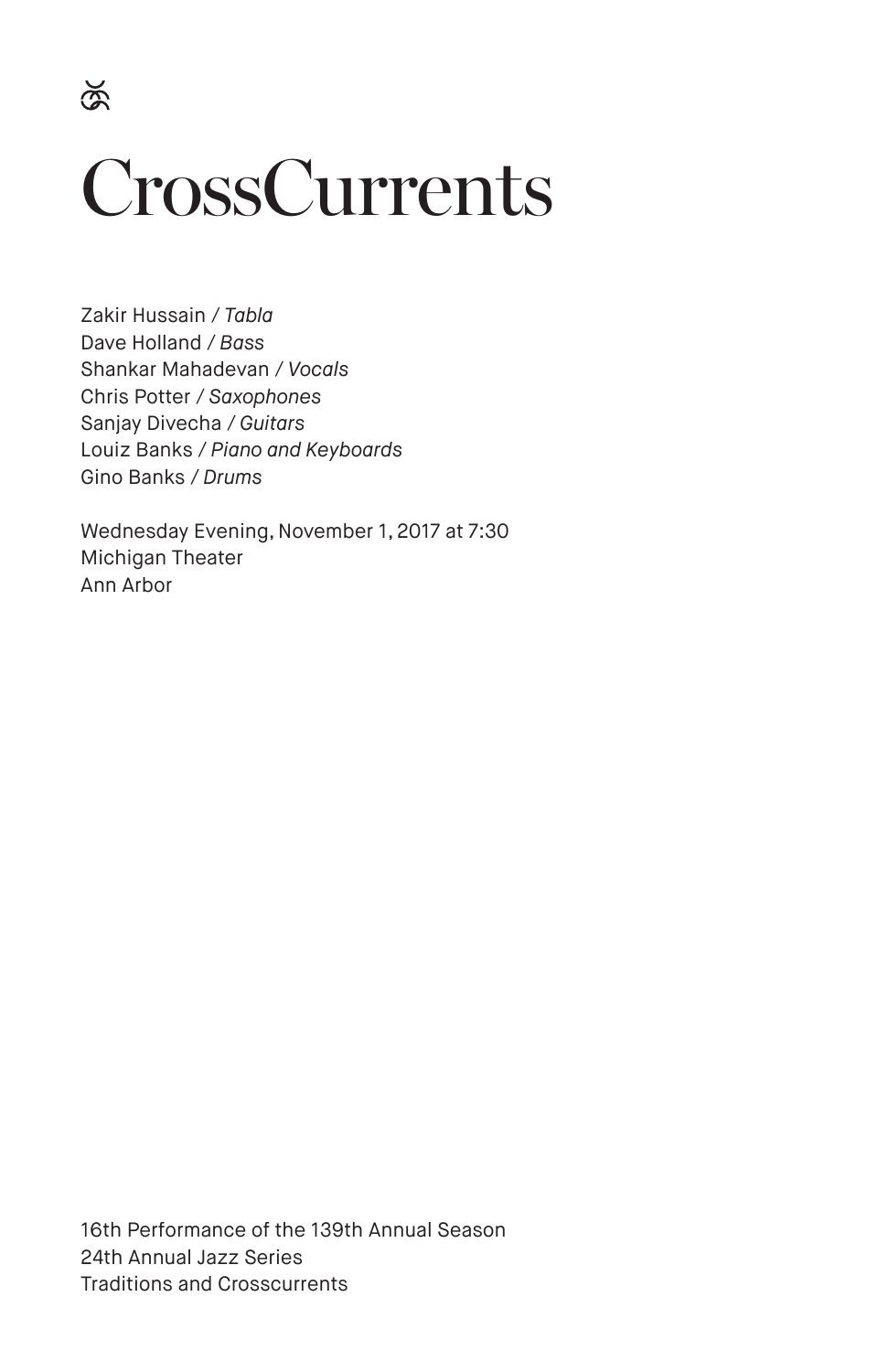Tonight's performance is sponsored by Toyota.

Funded in part by the JazzNet Endowment Fund.

Media partnership provided by Ann Arbor's 107one and WEMU 89.1 FM.

Special thanks to Jenna Bacolor, John Churchville, Bidisha Ghosh, Seema Jolly, Ann Arbor Community Education and Recreation, and Sumkali for their participation in events surrounding this evening's performance.

CrossCurrents appears by arrangement with IMG Artists and International Music Network.

In consideration of the artists and the audience, please refrain from the use of electronic devices during the performance.

The photography, sound recording, or videotaping of this performance is prohibited.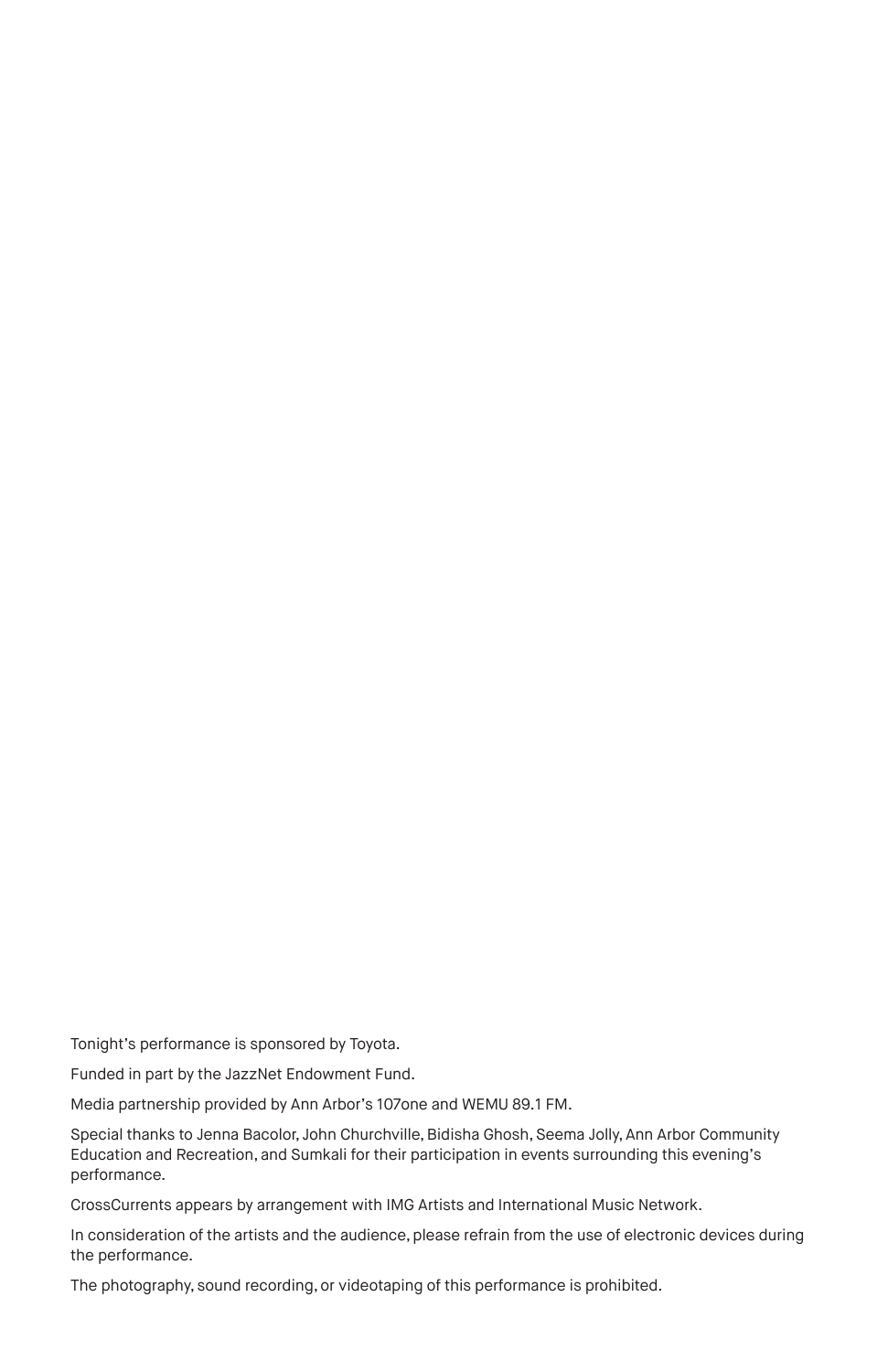# **CrossCurrents**

*This evening's program will be announced by the artists from the stage and will be performed without intermission.*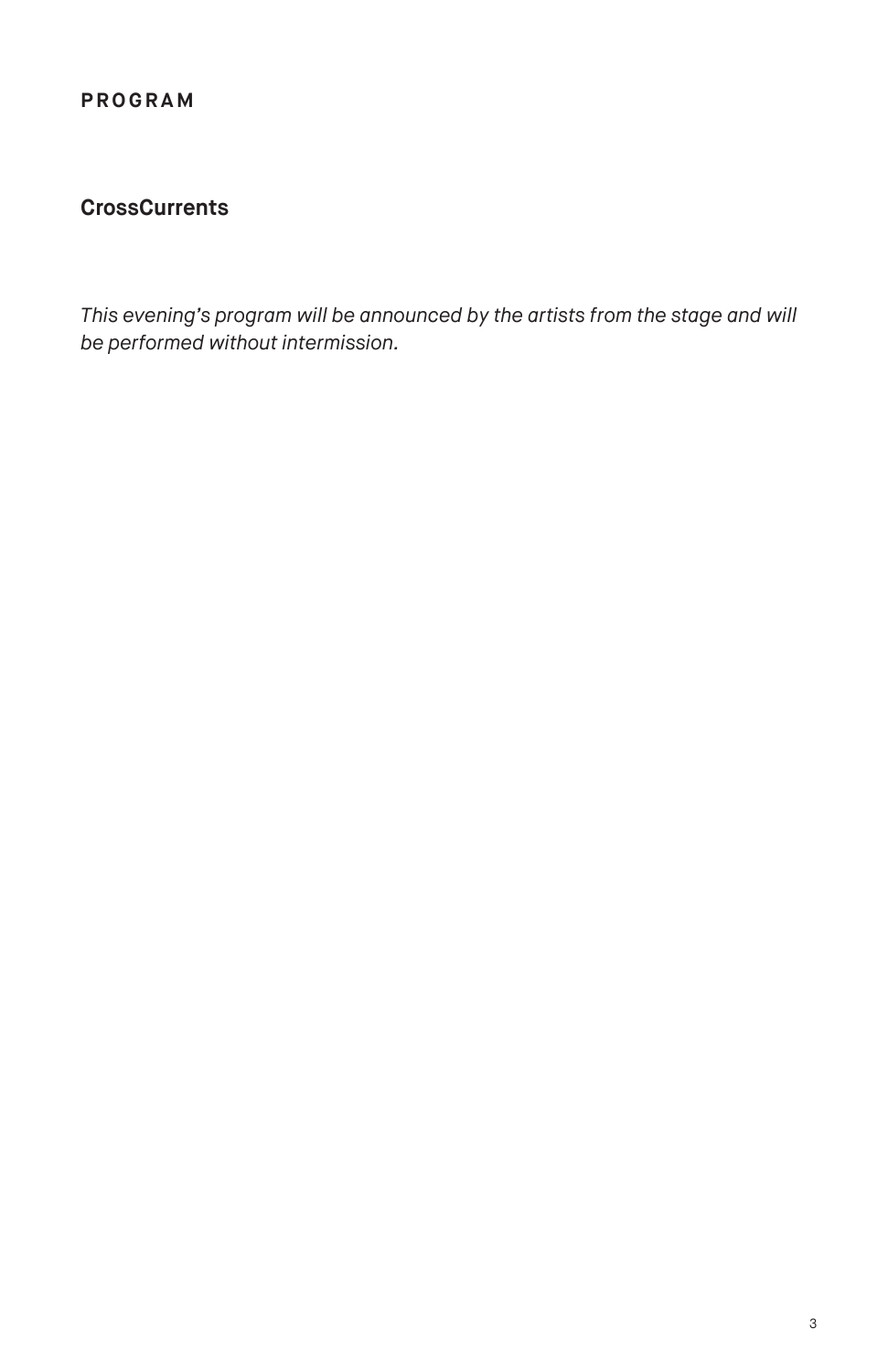#### **CROSSCURRENTS**

A classical tabla virtuoso of the highest order, Zakir Hussain is well-known for his constant explorations of music from around the world. His latest ensemble, CrossCurrents, attempts to portray all directions of inspiration between the idioms of jazz and Indian music.

The great bassist Dave Holland, a player with one of the most distinguished careers in jazz, brings his singular vision to the group. The ensemble pays tribute to pioneering musicians and composers on opposite sides of the world who built a bridge that could be traversed in both directions. Hussain says of CrossCurrents*:*

The influence of Indian classical music on jazz is widely known. Less known, however, is the influence of jazz on the popular music of India. Jazz first came to India by way of the Hollywood musicals of the 1930s and 1940s and quickly influenced the music of India's burgeoning film industry. The improvisational nature of jazz was familiar to Indian composers and musicians, who found a way to incorporate jazz harmonies and chord progressions into their work. As a few decades passed, and as the West was enjoying the inspiration of Indian classical music, certain musicians came to influence popular music in India in a big way. Among these are jazz pianist Louiz Banks, jazz guitarist Sanjay Divecha, and superstar composer/ vocalist Shankar Mahadevan.

#### **ARTISTS**

The preeminent classical tabla virtuoso of our time, **Zakir Hussain** is appreciated both in the field of percussion and in the music world at large as an international phenomenon. A national treasure in his native India, he is one of the world's most esteemed and influential musicians, renowned for his genre-defying collaborations.

Widely considered a chief architect of the contemporary world music movement, Mr. Hussain's contribution has been unique, with many historic and groundbreaking collaborations, including Shakti, Remember Shakti, Masters of Percussion, the Diga Rhythm Band, Planet Drum, Tabla Beat Science, Sangam with Charles Lloyd and Eric Harland, in trio with Béla Fleck and Edgar Meyer and, most recently, with Herbie Hancock. The foremost disciple of his father, the legendary Ustad Allarakha, Mr. Hussain was a child prodigy who began his professional career at the age of 12, touring internationally with great success by the age of 18.

As a composer, he has scored music for numerous feature films, major events, and productions. He has composed two concertos, and his third, the first-ever concerto for tabla and orchestra, was premiered in India in September 2015, in Europe in 2016, and in the US in April 2017 by the National Symphony Orchestra at Kennedy Center. A Grammy Award winner, he is the recipient of countless awards and honors, including Padma Bhushan, National Heritage Fellowship, and Officier in France's Order of Arts and Letters. In 2015, he was voted "Best Percussionist" by both the *DownBeat* Critics' Poll and *Modern Drummer*'s Readers' Poll and received SFJAZZ's Lifetime Achievement Award in January 2017.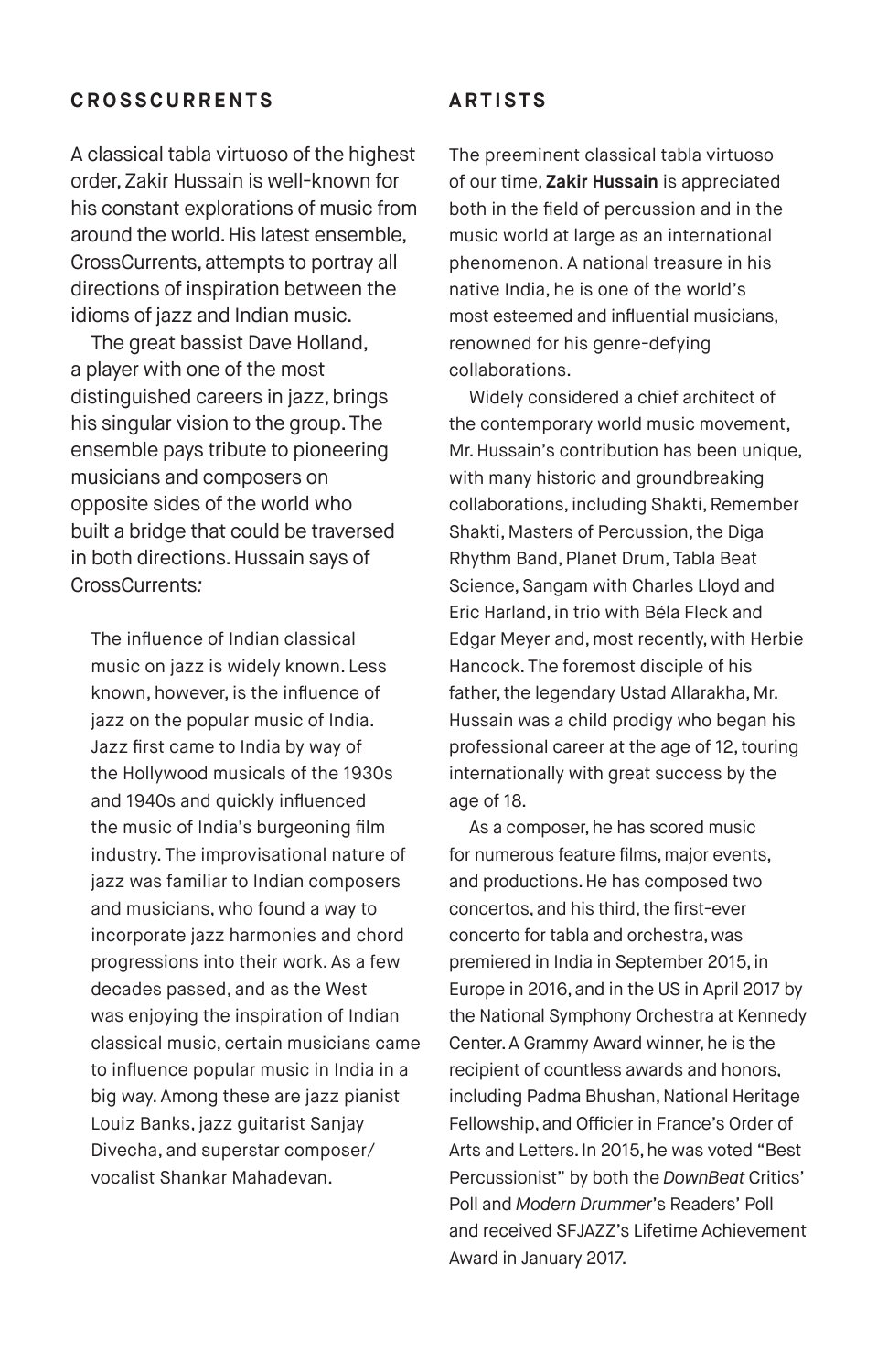As an educator, he conducts many workshops and lectures each year, has been in residence at Princeton University and Stanford University, and in 2015, was appointed Regents Lecturer at UC Berkeley. He is the founder and president of Moment! Records, an independent record label presenting rare live concert recordings of Indian classical music and world music. Mr. Hussain was resident artistic director at SFJAZZ from 2013–16.

Over the course of a nearly five-decade career, bassist/composer **Dave Holland** has exemplified the evolutionary process in musical form, reinventing his concept and approach with each new project while constantly honing his instantly identifiable voice. Since his professional debut in the mid-1960s with Miles Davis's legendary *Bitches Brew* band, that voice has been heard in a remarkable number of different contexts. He collaborated with Spanish guitar legend Pepe Habichuela; accompanied the great Michigan-born vocalist Betty Carter in her last years; forged a new sound with the pioneering avantgarde quartet Circle alongside Chick Corea, Anthony Braxton, and Barry Altschul; stood alongside legends like Stan Getz, Hank Jones, Roy Haynes, and Sam Rivers; and provided early opportunities to now-leading players like Chris Potter, Kevin and Robin Eubanks, and Steve Coleman.

Dave Holland has been at the forefront of jazz in many of its forms since his earliest days. He leads a Grammy-winning big band, an acclaimed quintet, and the Overtone quartet. He is also part of a duo with Kenny Barron and has released a number of important solo recordings.

A world-class soloist, accomplished composer, and formidable bandleader, **Chris Potter** (*saxophone*) has emerged as a leading light of his generation. *DownBeat* called him "One of the most studied (and copied) saxophonists on the planet" while *Jazz Times* identified him as "a figure of international renown." Jazz saxophone elder statesman Dave Liebman called him simply "one of the best musicians around," a sentiment shared by the readers of *DownBeat* in voting him second only to tenor saxophone great Sonny Rollins in the magazine's 2008 Readers' Poll.

Mr. Potter's impressive discography includes 20 albums as a leader and sideman appearances on over 100 albums. He was nominated for a Grammy for his solo work on "In Vogue," a track from Joanne Brackeen's 1999 album *Pink Elephant Magic*, and was prominently featured on Steely Dan's Grammy-winning album from 2000, *Two Against Nature*. He has performed or recorded with many of the leading names in jazz, such as Herbie Hancock, Dave Holland, John Scofield, the Mingus Big Band, Jim Hall, Paul Motian, Dave Douglas, Ray Brown, and many others. His penchant for risk-taking and genrebending make him ideal for CrossCurrents.

**Shankar Mahadevan** (*vocals*) is among the greatest Indian vocalists alive, having risen to fame in Mumbai's fabled Bollywood film industry as a composer, playback singer, and member of the famed Shankar-Ehsaan-Loy composing team. He sang from his earliest days, but then diverted into a career as a software engineer. In 1998 he ventured into music and released his first album, *Breathless* (so named because the title song was written as though it was to be sung in one breath). This quickly brought him to the attention of Bollywood, and he soon became the singing voice of every Tamil hero. He won the first of his many awards for his film music with a collaboration with legendary director A.R.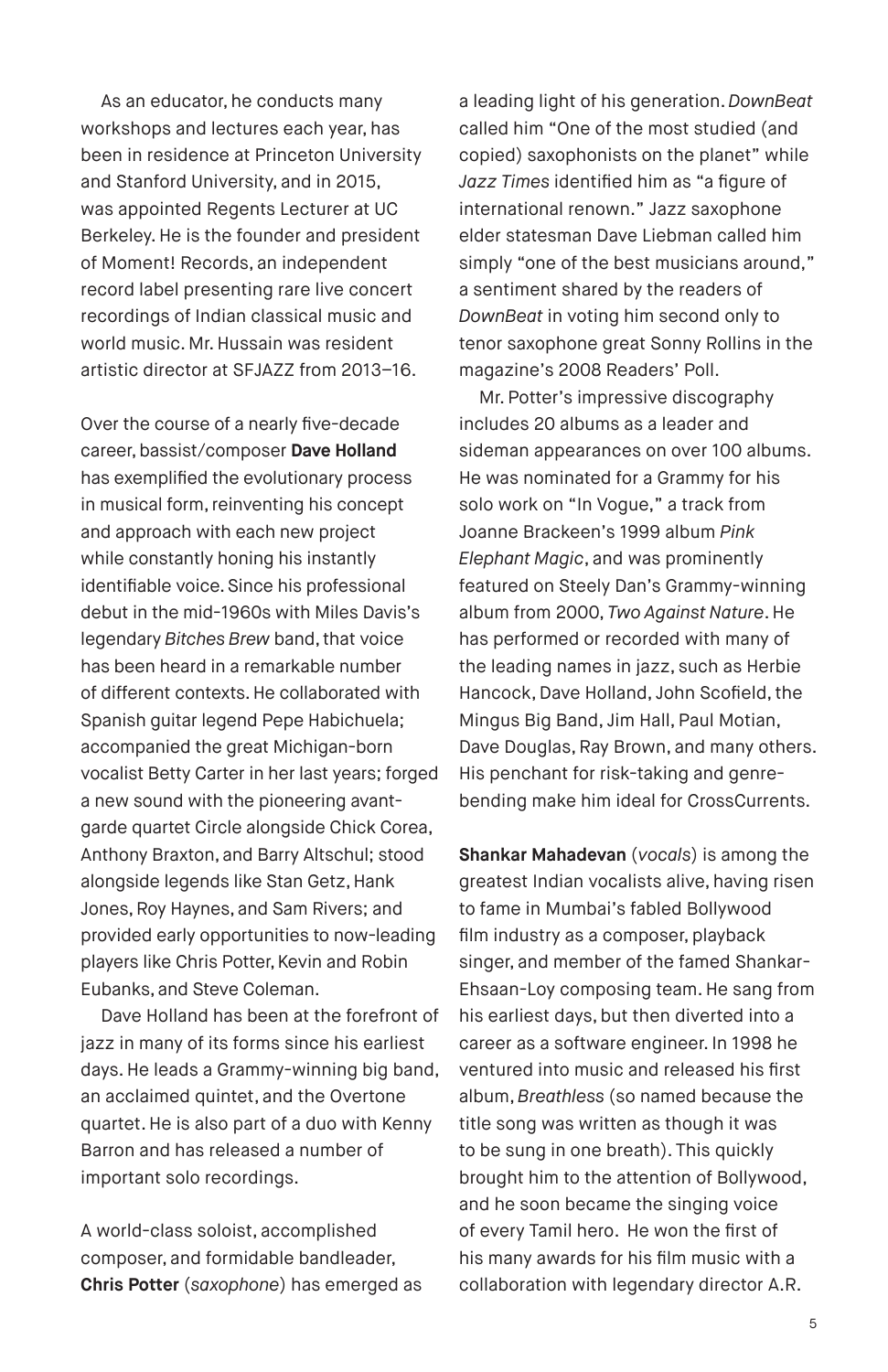Rahman, then won several National Film Awards. As time went on, he found his own compositional voice and he has since become the leading composer in Indian film music, selling millions of records every year. In 2012 he was invited by UNESCO and the US State Department to perform at the United Nations for the finale of the International Jazz Festival. He previously worked with Zakir Hussain as the vocalist for Remember Shakti.

**Louiz Banks** (*keyboards*) has been nicknamed the "Godfather of Indian Jazz," and it's appropriate: his commitment and devotion to jazz convinced his father to change his son's name to Louiz in honor of the great jazz trumpet player Louis Armstrong. He began playing music in his homeland of Nepal, but his career accelerated when he settled in Mumbai, where his performance work in night clubs popularized the genre. His work (co-producer, arranger, and pianist) on *Miles from India* brought his name to great recognition in America, receiving a Grammy nomination. In the same year, he was the featured keyboardist on another Grammynominated album, John McLaughlin's *Floating Point*.

**Sanjay Divecha**'s (*guitar*) entire history has seen him pursue a vision of world community as expressed through music, which is in perfect accord with the implicit principles of CrossCurrents. Born in Mumbai, he began his formal musical studies with five years of traditional sitar. At the same time, he was listening to Western folk, blues, jazz, and rock, and eventually settled on the guitar as his primary instrument. Largely self-taught, he decided to expand his horizons and study in America, and in 1987 he landed at the Guitar Institute of Technology in

Los Angeles, where he worked with Scott Henderson, Joe Diorio, and Robben Ford. Over 15 years in Los Angeles, he recorded and toured with the likes of Angélique Kidjo and Carlos Santana. He returned to India in 2003 to reconnect with his cultural roots and absorbed Indian folk music from both north (Hindustani) and south (Carnatic) traditions. His album *Full Circle*, released in 2008, captures that journey.

**Gino Banks** (*drums*) is Louiz Banks's son, and it is clear that the adventurous spirit of world music exploration is in his DNA. He has played with classical greats like Pandit Shivkumar Sharma, Ustad Rashid Khan, Pandit Vikku Vinayakram, and Ustad Sabir Khan. He is a stalwart in the Bollywood Shankar-Ehsaan-Loy film music world. He works regularly with fusion groups like Niladri Kumar's Sitar Funk, Rakesh Chaurasia's RAF, and many others. Rock music is in his world, and he has backed many dance groups. One of his best-known efforts was taking part in Bob Belden's Grammy-nominated *Miles from India*. Mr. Banks also teaches, primarily at the True School of Music.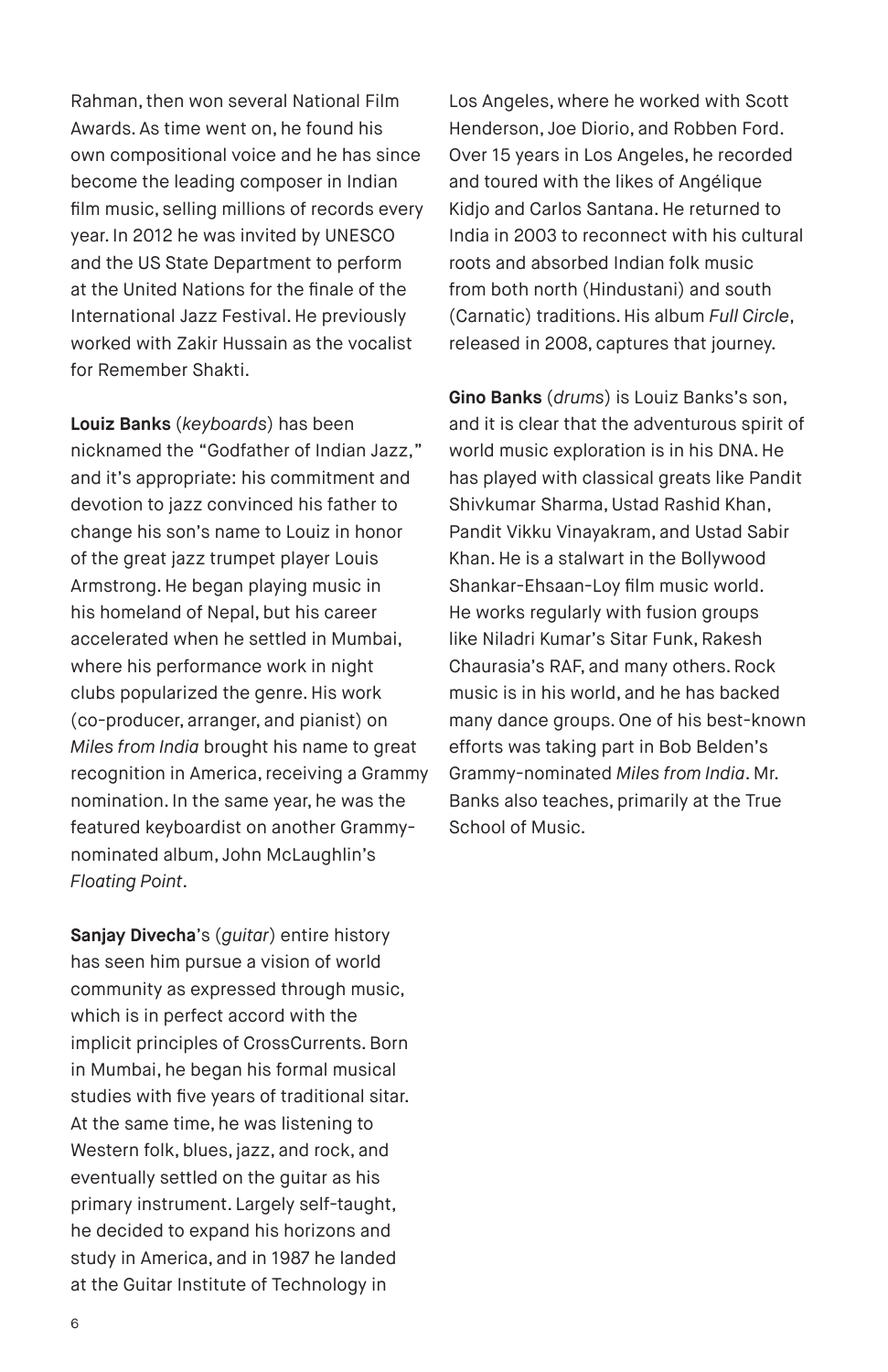

Toyota Motor North America Research & Development is proud to call Michigan home and to once again be a sponsor of the University of Michigan Musical Society.

www.toyota.com/usa/community

#### **UMS ARCHIVES**

This evening's performance marks **Zakir Hussain**'s fourth performance under UMS auspices, following his UMS debut in March 2000 at Hill Auditorium with Ali Akbar Khan. He most recently appeared at UMS in April 2012 at Hill Auditorium with his Masters of Percussion ensemble. **Dave Holland** makes his fourth UMS appearance this evening, following his UMS debut in February 2003 with his Quintet and Big Band. He most recently appeared at UMS with his Big Band in November 2012 at the Michigan Theater. This evening marks **Chris Potter**'s third performance under UMS auspices following his UMS debut in February 2003 with the Dave Holland Quintet. He most recently appeared at UMS in February 2007 at the Michigan Theater with the Dave Holland Octet and Big Band. UMS welcomes **Shankar Mahadevan**, **Sanjay Divecha**, **Louiz Banks**, and **Gino Banks** as they make their UMS debuts tonight.